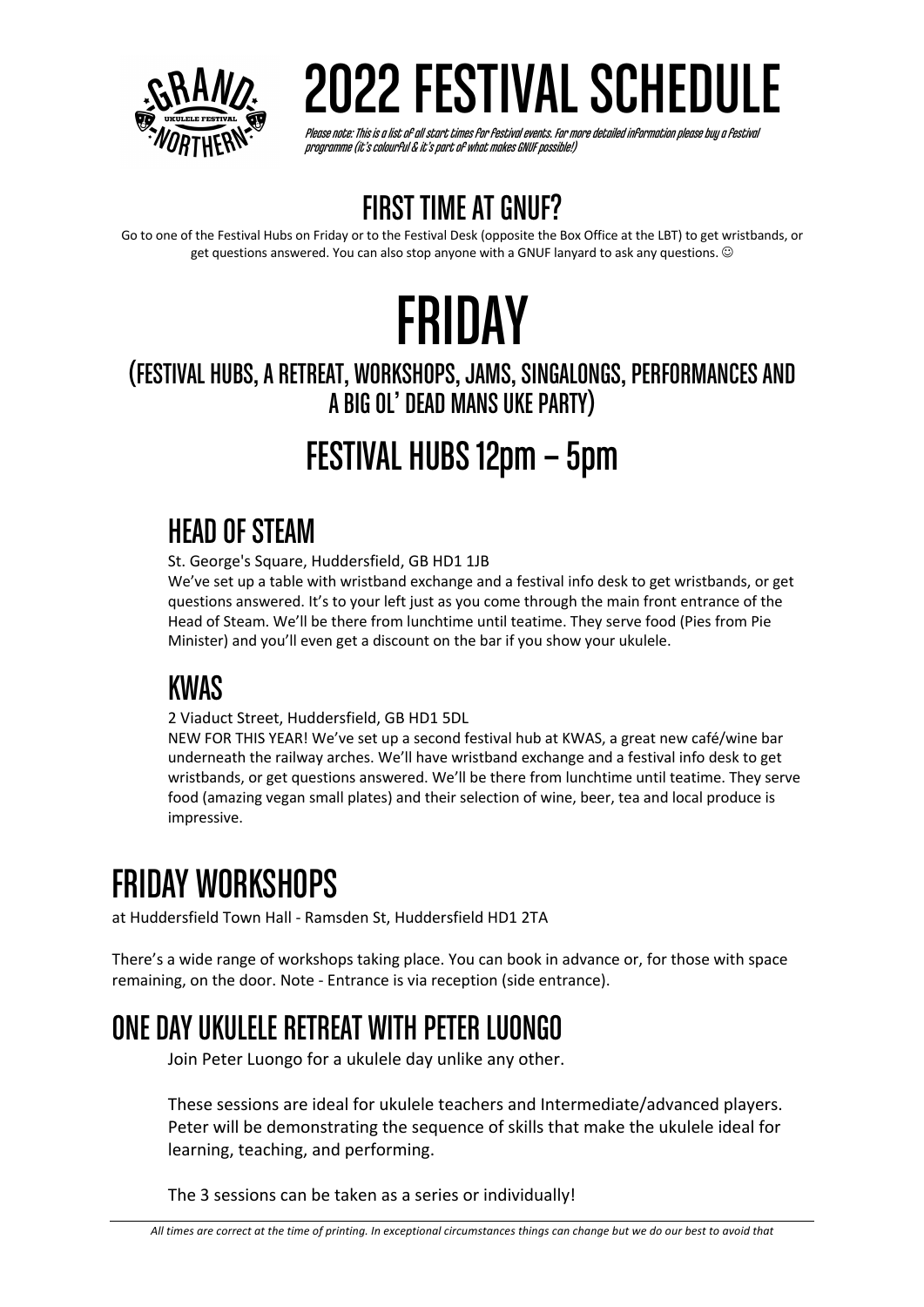

Please note: This is a list of all start times for festival events. For more detailed information please buy a festival<br>programme (it's colourful & it's part of what makes GNUF possible!)

Peter Luongo's Sessions and times. All sessions take place in the Old Courtroom at Huddersfield Town Hall.

- **Session 1:** The Ukulele as a Melody Instrument (1:30 to 2:30pm)
- **Session 2:** The Ukulele as a Harmony/Chord Instrument (3 to 4pm)
- **Session 3:** The Ukulele as a Solo Instrument: Combining Chords and Melody (4:30 to 5:30pm)

### EARLY AFTERNOON WORKSHOPS –1:30 TO 2:30PM

#### **The Care and Feeding of your Ukulele with Mim**

- Time: Friday 1:30 to 2:30pm
- Location: Meeting Room 1 Huddersfield Town Hall
- Level: All levels

#### **Jamming Essentials with Phil Doleman**

- Time: Friday 1:30 to 2:30pm
- Location: Meeting Room 3 Huddersfield Town Hall
- Level: Confident Beginner to Intermediate

### MID-AFTERNOON WORKSHOPS –3 TO 4PM

#### **Under the Covers with Dead Mans Uke**

- Time: Friday 3 to 4pm
- Location: Meeting Room 3 Huddersfield Town Hall
- Level: Confident Beginner to Intermediate

#### **Playing your ukulele to improve your happiness & mental health with The Ukulele Teacher**

- Time: Friday 3 to 4pm
- Location: Meeting Room 1– Huddersfield Town Hall
- Level: All levels

## LATE AFTERNOON WORKSHOPS –4:30 TO 5:30PM

#### **Build your own Diddley Bow with Rob Collins**

- Time: Friday 4:30 to 5:30pm
- Location: Meeting Room 1 Huddersfield Town Hall
- Level: All levels

#### **Focus on Formby with Andy Eastwood**

- Time: Friday 4:30 to 5:30pm
- Location: Meeting Room 3 Huddersfield Town Hall
- Level: Intermediate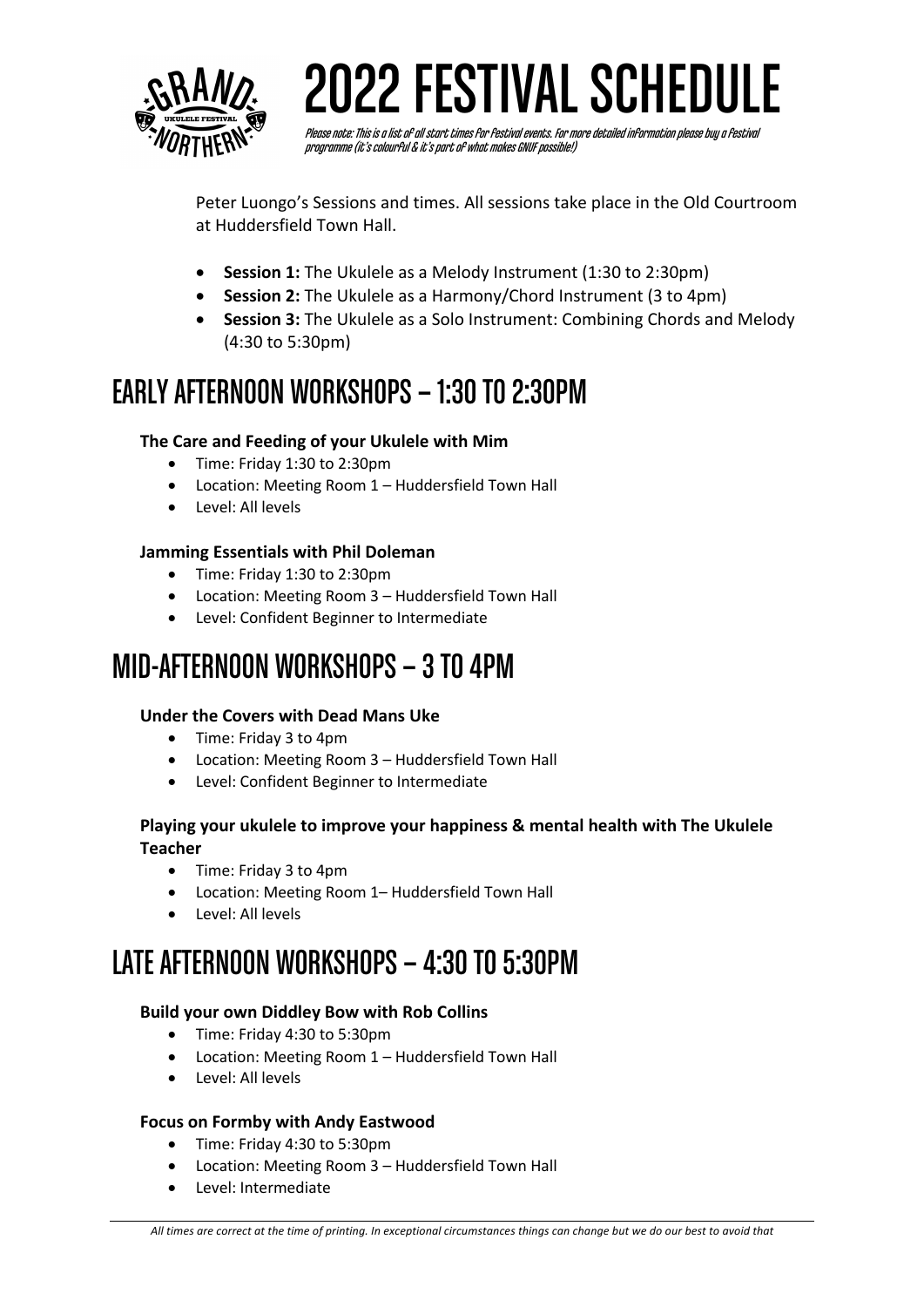

Please note: This is a list of all start times for festival events. For more detailed information please buy a festival<br>programme (it's colourful & it's part of what makes GNUF possible!)

# FRIDAY NIGHT

## PARTY AT THE PARISH

The Old Courthouse, Queens Street, Huddersfield, HD1 2SP, England

Stop by for a bit of music with jams, performances and more. Loads of opportunities to take part or just enjoy a beverage and take it all in. ALL PARISH EVENTS ARE FREE ENTRY TO ALL.

## MAIN BAR / DOWNSTAIRS AT THE PARISH

18.00 – **Polythene Jam** from Dublin, perform the whole of the Beatles' Abbey Road on ukes From 7pm(ish) - **Dead Mans Uke Party** returns to Huddersfield. Expect musical mayhem and collaborative fun.

## UPSTAIRSAT THE PARISH

From 19.00 – **Percy Copley** (famous for his bluegrass, yodelling and cheese-loving humour) is joined by **Alex Beds** (famous for his role at SUS) and **Stanley Brinks** (of Herman Düne fame) & **Clemence Freschard**. They're all performing great music in this new GNUF venue.

# JAM, SING, PLAY & CONNECT AT THE HEAD OF STEAM

St. George's Square, Huddersfield, GB HD1 1JB

Stop by for a bit of music with jams, performances and more. Loads of opportunities to take part or just enjoy a beverage and take it all in. ALL HEAD OF STEAM EVENTS ARE FREE ENTRY TO ALL.

## MANDI & MARC'S & BIG FUN NIGHT

Front left room at the Head of Steam

18:00 – 22:00: Join Mandi Harkett (of Operalele fame) and Marc Gallagher as they lead folks in singing & strumming. There will also be some open-mic opportunities interspersed throughout the evening and, if you ask nicely, Mandi and Marc may play a few numbers as well.

## FESTIVAL PUB FREE FOR ALL

All other spaces at The Head of Steam 18:00 – 22:00: All around the pub, folks meet to jam & sing and see friends (old and new)

*Note: Events at Head of Steam, The Parish & Vinyl Tap are open to everyone (including friends, family and those without a festival pass). The Friday workshops may also be booked by folks with or without a festival pass this year. Everything else requires a festival ticket (including all things at the Lawrence Batley Theatre and all workshops on Saturday & Sunday).*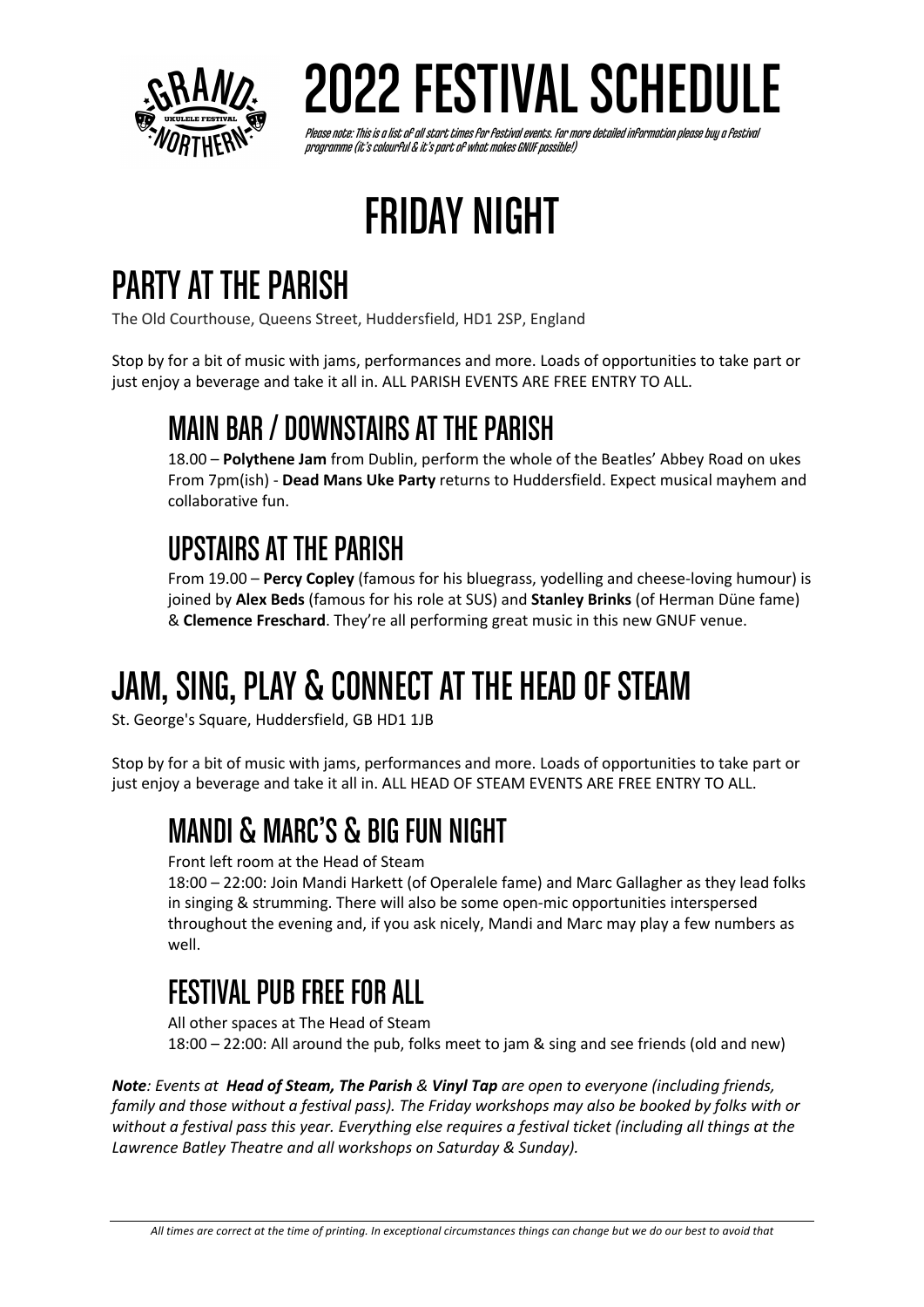

Please note: This is a list of all start times for festival events. For more detailed information please buy a festival<br>programme (it's colourful & it's part of what makes GNUF possible!)

# **SATURDAY**

(WORKSHOPS /A SHOWCASE / STALLS / MIM'S STAGE)

## WRISTBAND EXCHANGE AT LAWRENCE BATLEY THEATRE

(right by the sign that says, "Box Office") from 9:45am You'll find a festival info desk to get wristbands, raffle tickets, merch and to get questions answered.

## STALLS:

**10.30** until 5ish/TeaTime in the main lobby at the LBT Browse stalls from ukulele shops, makers and more!

## KALA SHOWCASE:

**10.30** until 5ish/TeaTime in the Gallery (above the Theatre Bar) Come and see what our major festival sponsor, Kala have on offer. In their showcase room you'll find new, unique and beautiful instruments. Stop by to have a chat with the folks behind Kala and other ukulele folks.

## MIM'S STAGE IN THE COURTYARD:

**11.30 – 14:30** in the Courtyard at the LBT

With an all new stage, Mim's Travelling Sideshow Stage is back and better than ever. Come listen, cheer folks on and, if you're lucky, there may even be a walk-up spot or two (but remember to ask nicely). Everyone's welcome at Mim's Stage, located at the heart of the festival. *Mim's Stage is made possible by the generous support of Ohana Ukuleles.*

# SATURDAY WORKSHOPS:

All Saturday & Sunday workshops are at the Lawrence Batley Theatre (LBT). Some workshops still have spaces available. You can book available workshop spaces at the Wristband Exchange (where we also list what's got space) throughout the weekend. Note: For workshops, you need only go to the workshop entry with either your e-ticket, a paper ticket or you can just tell us your name.

## SATURDAY MORNING WORKSHOPS –10 TO 11AM

### **Syncopation Station – polish up your strum patterns with Marc Gallagher**

- Time: 10 to 11am Saturday
- Location: LBT Meeting Room
- Level: Confident Beginner to Intermediate

### **Jazzing it up with Phil Doleman**

• Time: 10 to 11am Saturday

*All times are correct at the time of printing. In exceptional circumstances things can change but we do our best to avoid that*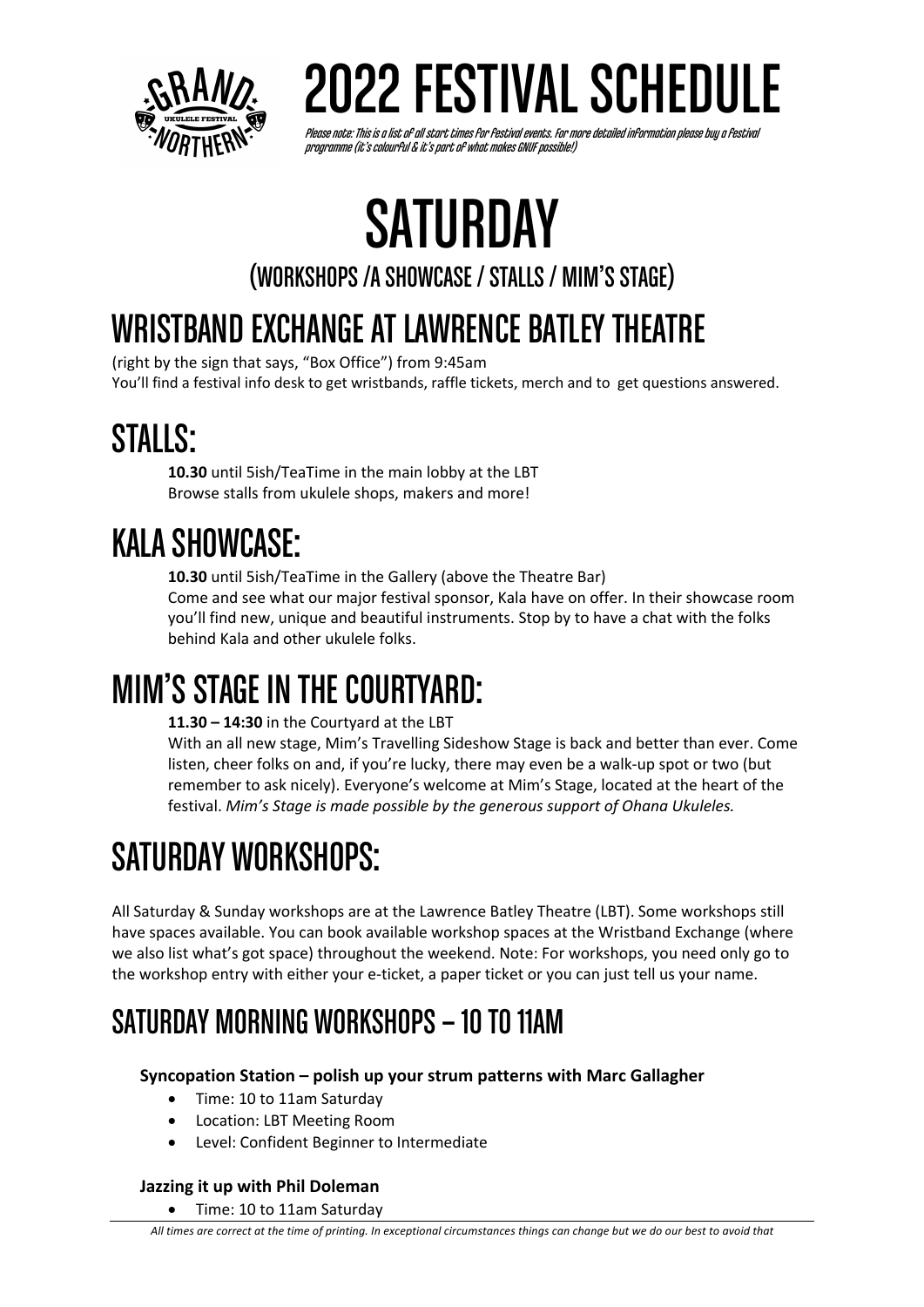

# 2 2022 FESTIVAL SCHEDULE

Please note: This is a list of all start times for festival events. For more detailed information please buy a festival<br>programme (it's colourful & it's part of what makes GNUF possible!)

- Location: LBT Attic
- Level: Intermediate/Advanced

#### **Unlocking the mysteries of the fretboard with Peter Luongo**

- Time: 10 to 11am Saturday
- Location: LBT Cellar
- Level: All levels

### SATURDAY LATE MORNING WORKSHOPS –11:30AM TO 12:30PM

#### **Showtune Shenanigans with Andy Webster**

- Time: 11:30am to 12:30pm Saturday
- Location: LBT Meeting Room
- Level: All levels

#### **Technique Troubleshooter with Andy Eastwood**

- Time: 11:30am to 12:30pm Saturday
- Location: LBT Attic
- Level: Confident Beginner to Intermediate

#### **Song Building with The Hedge Inspectors**

- Time: 11:30am to 12:30pm Saturday
- Location: LBT Cellar
- Level: All levels

#### **The Fine Art of Dum Ching with Dead Mans Uke**

- Time: 11:30am to 12:30pm Saturday
- Location: The Parish
- Level: All levels

### SATURDAY AFTERNOON WORKSHOPS –1 TO 2PM

#### **Taimane Masterclass**

- Time: 1 to 2pm Saturday
- Location: LBT Cellar
- Level: All levels

#### **Finding Your Voice with the Musical Director of the Dublin Ukulele Collective**

- Time: 1 to 2pm Saturday
- Location: LBT Attic
- Level: All levels

#### **Formby Follow-Up with Andy Eastwood**

- Time: 1 to 2pm Saturday
- For those who've taken his legendary Focus on Formby workshop in the past & want more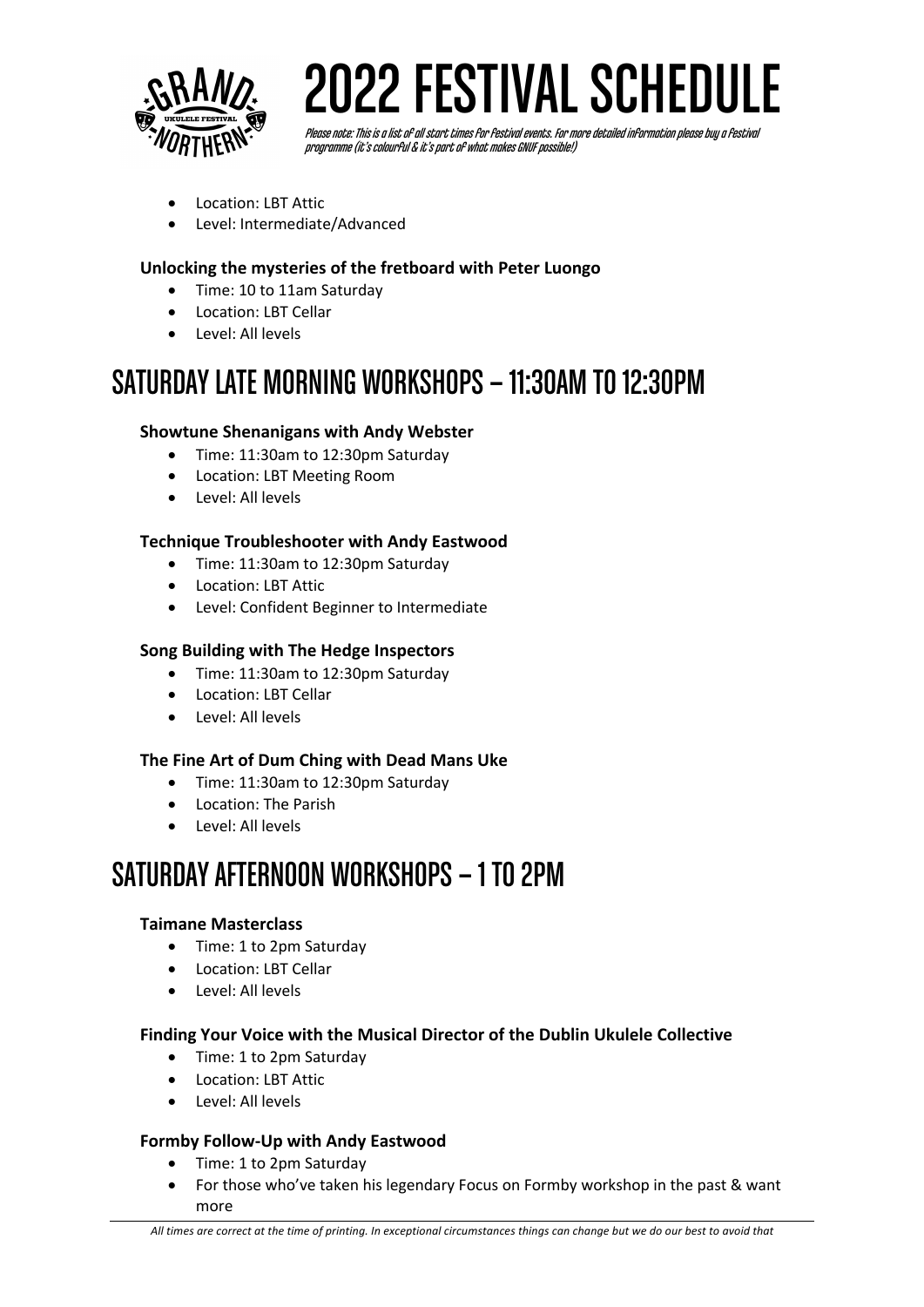

Please note: This is a list of all start times for festival events. For more detailed information please buy a festival<br>programme (it's colourful & it's part of what makes GNUF possible!)

- Location: LBT Meeting Room
- Level: Confident Beginner to Intermediate

## SATURDAY EVENING WORKSHOPS (DURING THE BREAK) –6 TO 7PM

#### **Jake Shimabukuro Masterclass**

- Time: 6 to 7pm Saturday
- Location: LBT Main Auditorium
- Level: All levels

#### **Comedy Songwriting with Plastic Jeezus**

- Time: 5:30-6:30pm Saturday (NOTE slightly earlier start)
- Location: LBT Meeting Room
- Level: All levels

#### **From Seat to Stage: Map out your musical journey with Mim**

- Time: 6 to 7pm Saturday
- Location: LBT Attic
- Level: Confident Beginner to Intermediate

#### **Vocal Harmony & Ukulele Workshop with Tricity Vogue & Becca Toft of Tricity Vogue's All Girl Swing Band**

- Time: 6 to 7pm Saturday
- Location: LBT Cellar
- Level: All Levels

# SATURDAY STAGES

### (NICOLA & DAVID'SSTAGE / UNPLUGTHEWOOD STAGE /JAMS & OTHER FUN THINGS / AFTERNOON ON THE MAINSTAGE)

## NICOLA & DAVID'S STAGE:

At KWAS 2 Viaduct Street, Huddersfield, GB HD1 5DL

Performances onstage at KWAS are free and open to the public. All other Saturday stages require a festival wristband.

- **11:00:** Stage opens
- **11:10:** Uke Le Cheille (included members of the ace Dublin Ukulele Collective)
- **11:40:** Matthew Quilliam
- **12:10:** Special Guest
- **12:30:** Write a Song with Nicola & David and Perform it Later on Mim's Stage!
- **13:00:** Ringo Music Bingo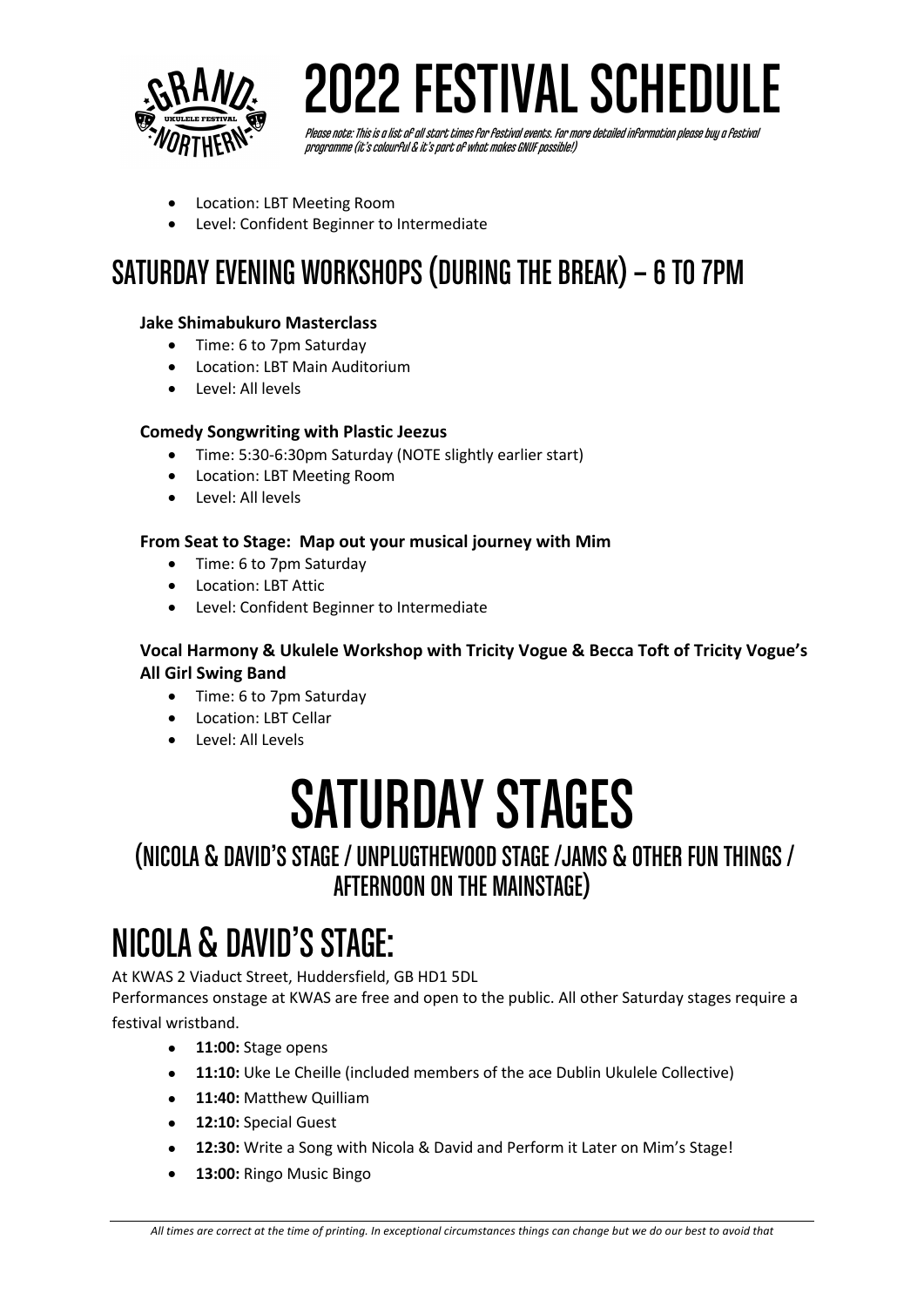

# *VQ* 2022 FESTIVAL SCHEDULE

Please note: This is a list of all start times for festival events. For more detailed information please buy a festival<br>programme (it's colourful & it's part of what makes GNUF possible!)

## THE UNPLUGTHEWOOD STAGE:

- 14:20: The unplugthewood Stage opens in the Cellar Theatre
- **14:30**: Join in the unplugthewood JAM!
- **14:55**: Special Guests
- **15:25**: Kit and Their Baritone
- **15:55**: Marc Gallagher
- **16:20**: Wrap up with one more unplugthewood mini jam

## OTHER FUN THINGS

• **17:30-18:30: Dublin Ukulele Jam**. Play along, sing along, have fun with the folks from the Dublin Ukulele Jam at the Parish (next door to the LBT)

## MAIN STAGE SATURDAY AFTERNOON:

- 14:45: Main stage opens at The LBT
- **15:00**: Mim's Showcase (the top act from today plays 1 song)
- **15:15**: Plastic Jeezus
- **15:45**: Amber Sands
- **16:15**: Dead Mans Uke
- **16:45**: Dublin Ukulele Collective

## MAIN STAGE SATURDAY EVENING:

- **19:20**: Main stage opens at The LBT
- **19:35**: PPNOU
- **20:10**: Phil Doleman
- **20:35**: Peter Luongo
- **21:10**: Hedge Inspectors
- **21:40**: Jake Shimabukuro

## TRICITY VOGUE'S UKULELE CABARET

NOTE: Capacity is limited in this space and it's age 18 and up.

**21:30 – 23:30 (with an interval)** *The running order is part of the surprise!*

#### **Featured Acts Include:**

- Nicola Bloom & David Logan
- Josephine Shaker
- Squat Lobster
- Krabbers and Caroline of the Hedge Inspectors
- Dead Man's Uke
- Marc Gallagher
- Amber Sands
- Mim
- Abi Collins
- And (of course) Tricity Vogue!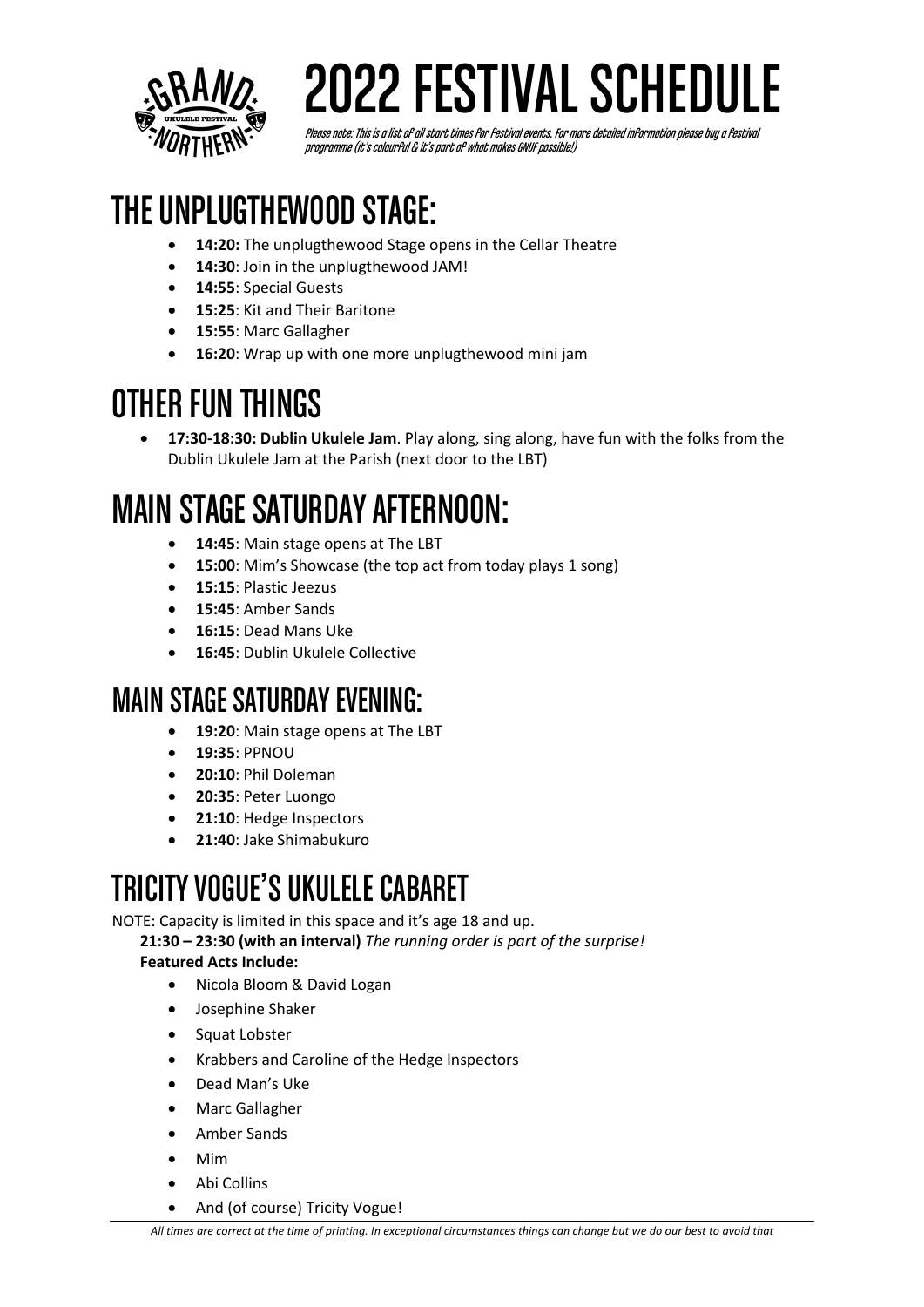

Please note: This is a list of all start times for festival events. For more detailed information please buy a festival<br>programme (it's colourful & it's part of what makes GNUF possible!)

# SUNDAY

### (STALLS / MIM'S STAGE / JAMS & MORE / WORKSHOPS)

## WRISTBAND EXCHANGE AT LAWRENCE BATLEY THEATRE

(right by the sign that says, "Box Office") from 9:45am You'll find a festival info desk to get wristbands, raffle tickets, merch and to get questions answered.

## STALLS:

**10.30** until 5ish/TeaTime in the main lobby at the LBT Browse stalls from ukulele shops, makers and more!

## KALA SHOWCASE:

**Throughout the Day** in the Gallery (above the Theatre Bar)

Come and see what our major festival sponsor, Kala have on offer. In their showcase room you'll find new, unique and beautiful instruments. Stop by to have a chat with the folks behind Kala and other ukulele folks. *Please note that there will be a workshop in the Kala space from 11:30-12:30 so it's shut then but open the rest of the day both before and after.*

# MIM'S STAGE:

**11.30 – 14:00** in the Courtyard at the LBT

With an all new stage, Mim's Travelling Sideshow Stage is back and better than ever. Come listen, cheer folks on and, if you're lucky, there may even be a walk-up spot or two (but remember to ask nicely). Everyone's welcome at Mim's Stage, located at the heart of the festival. *Mim's Stage is made possible by the generous support of Ohana Ukuleles.*

# JAMS & OTHER FUN THINGS

• **10:00 – 10:45:** Breakfast Jam with Simon from Cool Cat Ukes (in the main bar at the LBT)

# SUNDAY WORKSHOPS:

All Saturday & Sunday workshops are at the Lawrence Batley Theatre (LBT). Some workshops still have spaces available. You can book available workshop spaces at the Wristband Exchange (where we also list what's got space) throughout the weekend. Note: For workshops, you need only go to the workshop entry with either your e-ticket, a paper ticket or you can just tell us your name.

## SUNDAY MORNING WORKSHOPS –10 TO 11AM

**Discovering Fingerstyle Ukulele with Colin Tribe**

• Time: 10 to 11am Sunday

*All times are correct at the time of printing. In exceptional circumstances things can change but we do our best to avoid that*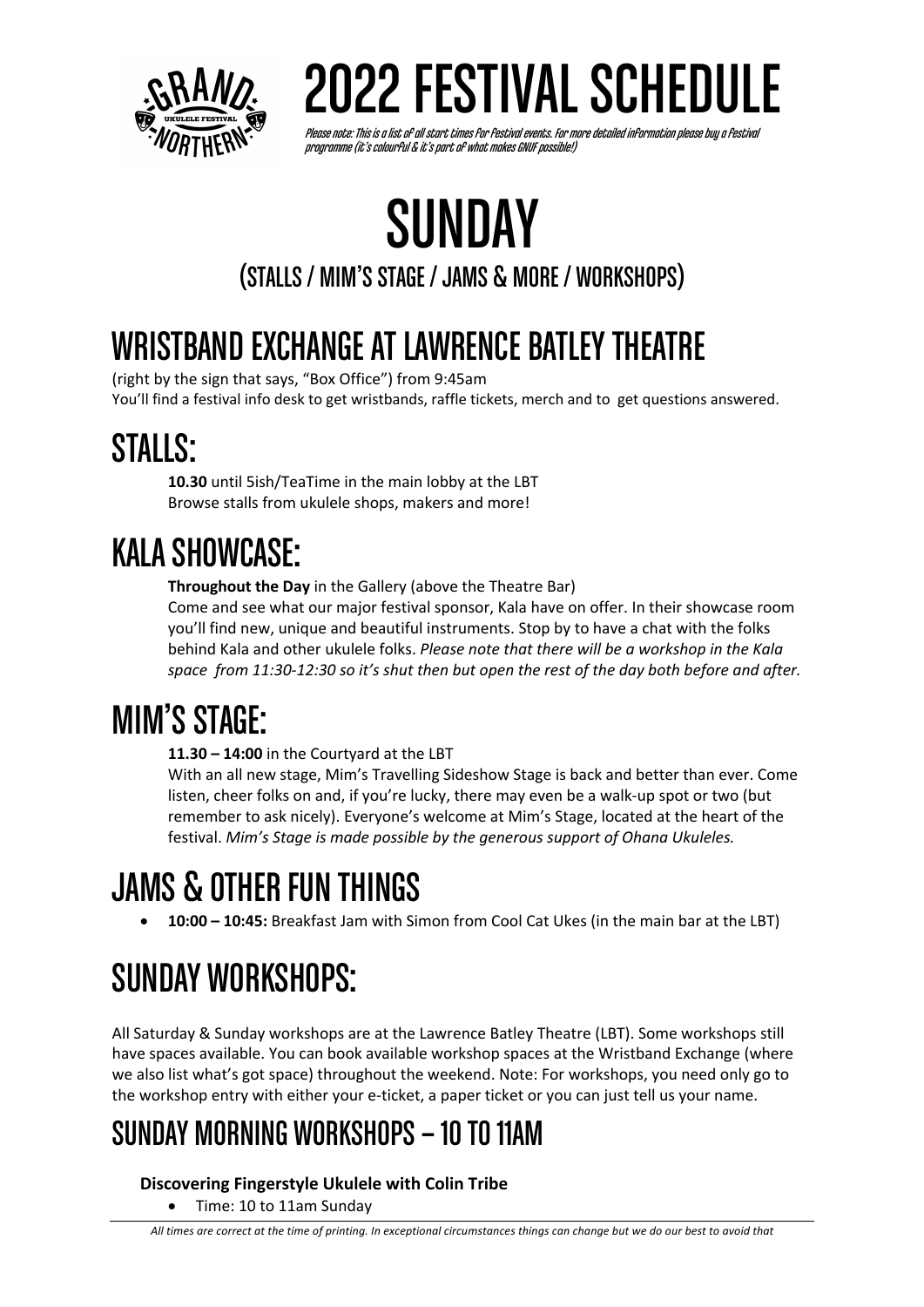

Please note: This is a list of all start times for festival events. For more detailed information please buy a festival<br>programme (it's colourful & it's part of what makes GNUF possible!)

- Location: LBT Meeting Room
- Level: Advanced Beginner to Intermediate

#### **The Care & Feeding of Your Ukulele with Mim**

- Time: 10 to 11am Sunday
- Location: LBT Attic
- Level: All levels

#### **Learn to Play Ukulele Solos with Peter Luongo**

- Time: 10 to 11am Sunday
- Location: LBT Cellar
- Level: Confident Beginner to Intermediate

### SUNDAY LATE MORNING WORKSHOPS –11:30AM TO 12:30PM

#### **Jug Band Jam with Phil Doleman**

- Time: 11:30am to 12:30pm Sunday
- Location: LBT Meeting Room
- Level: Intermediate

#### **Play a Traditional Fiddle Tune on the Ukulele with Percy Copley**

- Time: 11:30am to 12:30pm Sunday
- Location: LBT Attic
- Level: Confident Beginner to Intermediate

#### **Route 145 (understanding 12 bars) with The Hedge Inspectors**

- Time: 11:30am to 12:30pm Sunday
- Location: LBT Cellar
- Level: All Levels

#### **Let's Get Loopy with The Ukulele Teacher (Looping on your phone/device to create your own fun backing)**

- Time: 11:30am to 12:30pm Sunday
- Location: LBT Gallery/Kala Showroom
- Level: All levels

## SUNDAY AFTERNOON WORKSHOPS –1 TO 2PM

#### **Build Your Own Diddley Bow with Rob Collins**

- Time: 1 to 2pm Sunday
- Location: LBT Meeting Room
- Level: All levels

#### **Rock & Roll with a fist full of fun! With Andy Webster**

• Time: 1 to 2pm Sunday